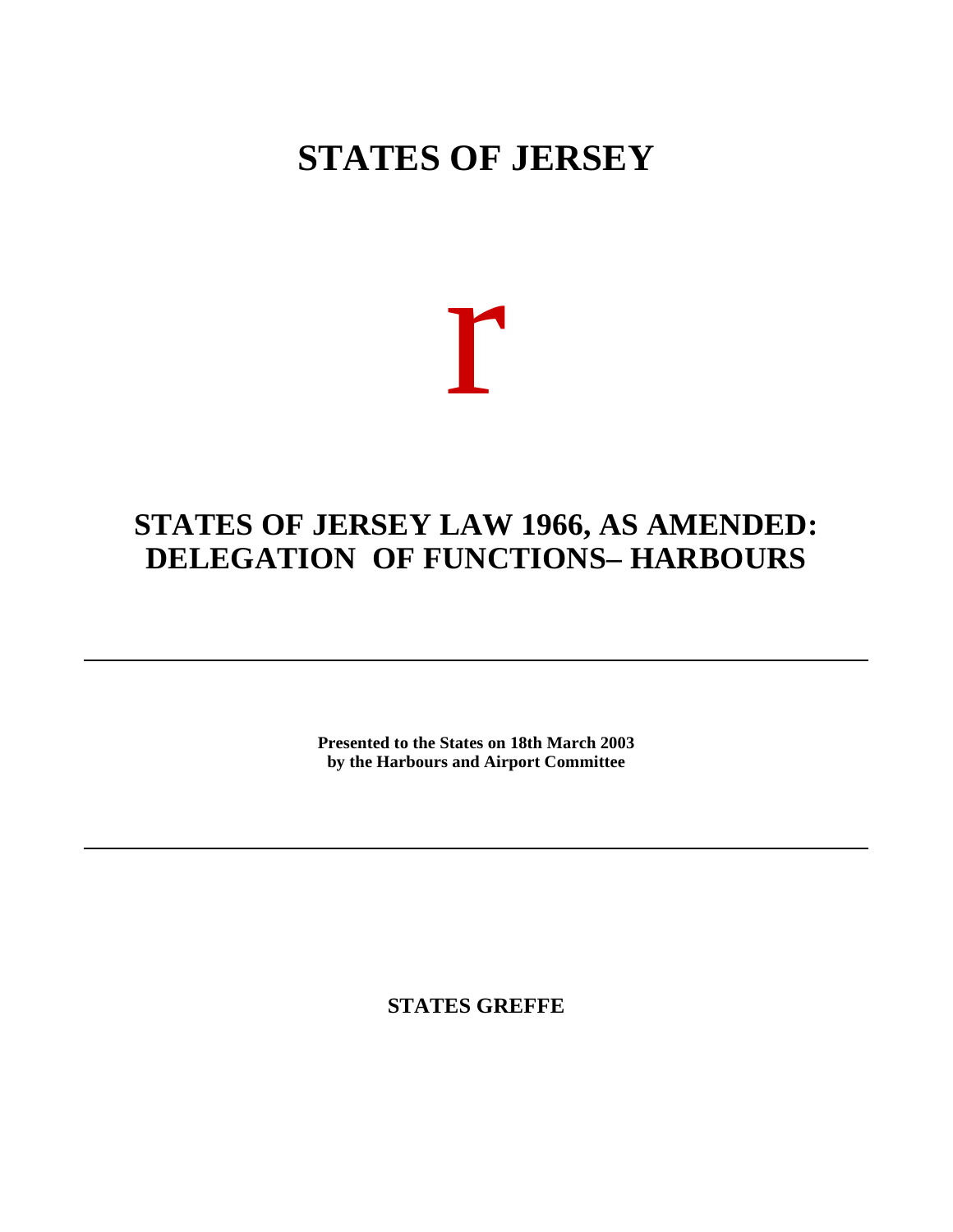## **REPORT**

On 5th March 2003, the Harbours and Airport Committee made an Act delegating certain of its functions under the Harbours (Jersey) Regulations 1962, as amended, the Fishing Vessels (Safety Training) (Jersey) Regulations 2001 and the Boats and Surf-Riding (Control) (Jersey) Regulations 1969, as amended.

The terms of the delegation were recorded in an Act of the Committee as follows -

"A4. The Committee, in pursuance of Article 36A of the States of Jersey Law 1966, as amended, endorsed decisions of the Committee, as previously constituted, to delegate certain functions, under legislation in force, as follows – **Legislation:** Harbours (Jersey) Regulations 1962, as amended, Part I (Powers of the Committee). **Delegate:** Harbour Master. **Function:** To restrict access to harbours (Regulation 1), removal of unserviceable vessels and other obstructions (Regulation 1A), circulation and parking of vehicles (Regulation 2) and posting of notices (Regulation 3). **Scope of delegation:** Any action taken by the Harbour Master must conform with Shipping legislation and conventions in force in Jersey and with any codes of practice approved by the Committee. **Legislation:** Harbours (Jersey) Regulations 1962, as amended, Part III (Duties of Master and Owner). **Delegate:** Harbour Master. **Function:** Action to be taken under Regulation 5 following failure of a master to carry out directions of the Harbour Master requiring movement of a vessel. **Scope of delegation:** To conform to agreed Committee policies and codes of practice. **Legislation:** Harbours (Jersey) Regulations 1962, as amended, Part IV (Provisions governing ships bringing petroleum spirit into a harbour) and Part IVA (Provisions governing the conveyance, loading and unloading of explosives). **Delegate:** Harbour Master. **Function:** To authorise an officer to discharge the functions of inspection to ascertain whether the requirements of Parts IV (Regulation 21) and IVA (Regulation 23I) of the Regulations are being carried out. **Scope of delegation:** Any professional fees required, or provision of facilities, to be within annual budget or agreed contingency budget.

**Legislation:** Harbours (Jersey) Regulations 1962, as amended, Part VI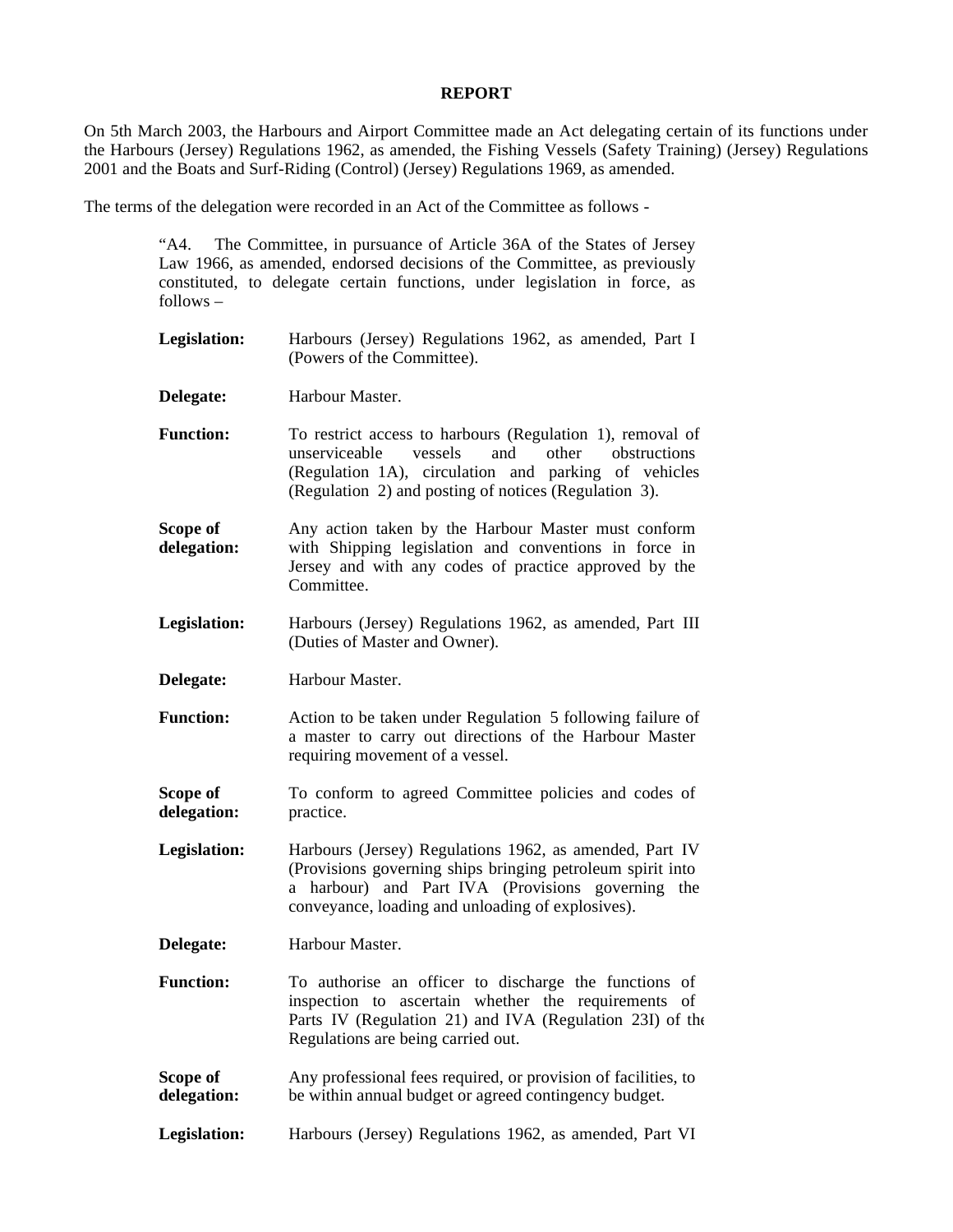(General).

**Delegate:** Harbour Master. **Function:** Functions under Regulation 26 (Damage by vessels in harbour) with respect to persons answerable for any damage, and persons liable to make good any such damage, including power to detain a vessel and obtain security for the amount of damage done. **Scope of delegation:** Valuation of cost to make good damage to be based on independent professional report. **Legislation:** Harbours (Jersey) Regulations 1962, as amended, Part VI (General). **Delegate:** Harbour Master. **Function:** Giving permission under Regulation 29 for any of the following – fixing notices; use of vessels as houseboats; use of firearms; public address or performance; soliciting or collecting; lighting fireworks. **Scope of delegation:** Any permission given to fall within the scope of any policies or codes of practice approved by the Committee and not to exceed a period of one year. **Legislation:** Harbours (Jersey) Regulations 1962, as amended, Part VI (General). **Delegate:** Commercial Director. Function: Permission to engage in any trade or business activity under Regulation 29(1)(e) and the setting of any terms and conditions under Regulation 29(2). **Scope of delegation:** Any permission given or withdrawal of such permission to fall within the scope of any policies or codes of practice approved by the Committee and the permission not to exceed a period of one year. **Legislation:** Fishing Vessels (Safety Training) (Jersey) Regulations 2001. **Delegate:** Harbour Master. **Function:** To grant exemptions under Regulation 4 from the requirement for safety training. **Scope of delegation:** Exemption may apply to fishermen operating vessels under 6 metres in length and where they have attended the approved alternative training. Temporary exemptions for those who have not attended any approved training must be time-limited and dependent on their being on-board safety and emergency briefings.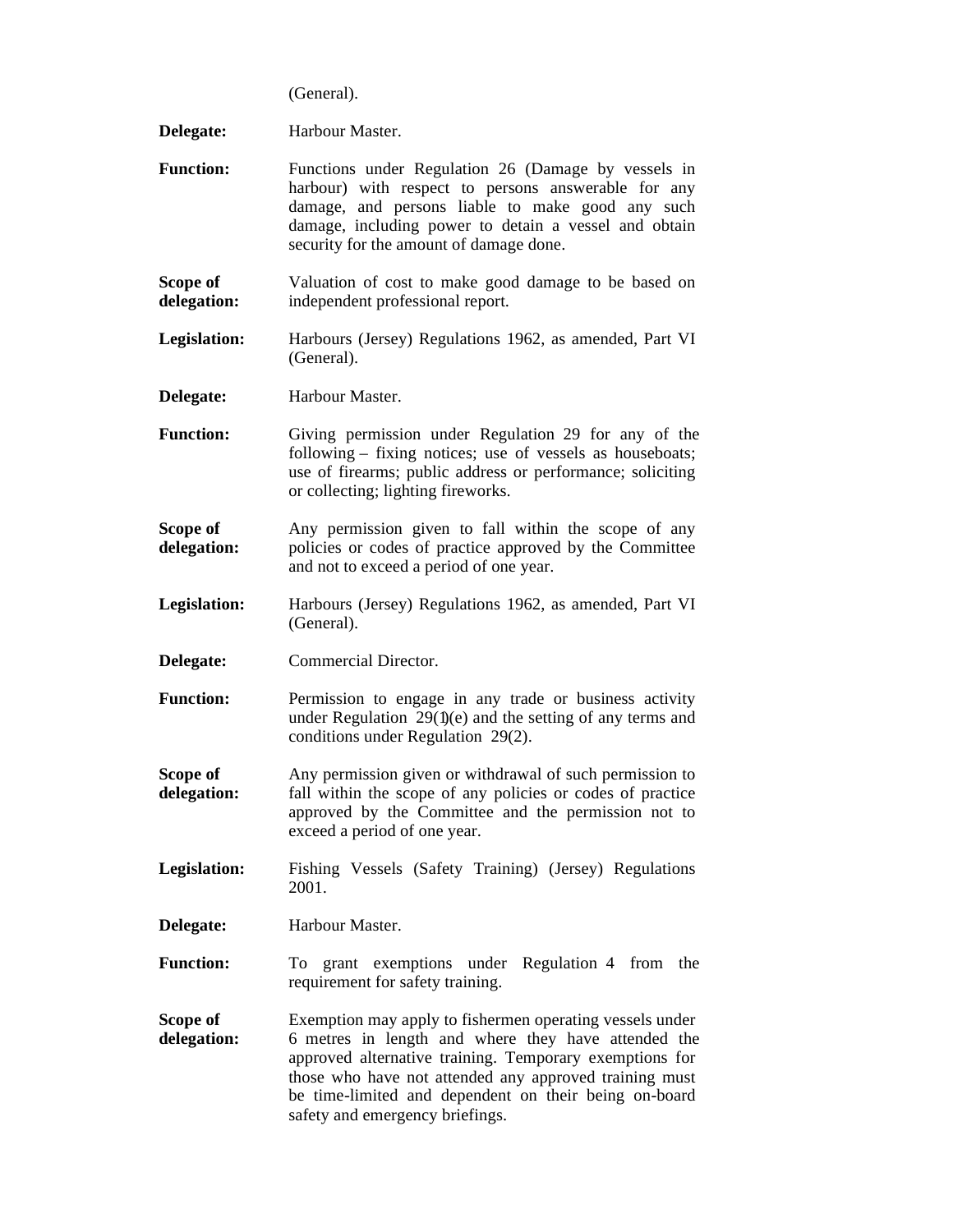The Committee also approved the following delegated functions –

| Legislation:            | Harbours (Jersey) Regulations 1962, as amended, Part V<br>(General).                                                                                                                                                                                                                                                   |
|-------------------------|------------------------------------------------------------------------------------------------------------------------------------------------------------------------------------------------------------------------------------------------------------------------------------------------------------------------|
| Delegate:               | Chief Executive/Commercial Director.                                                                                                                                                                                                                                                                                   |
| <b>Function:</b>        | To oversee the procedure for the charging for goods left on<br>a harbour under Regulation $24(2)$ and $24(2A)$ .                                                                                                                                                                                                       |
| Scope of<br>delegation: | Charges and any reduction in the amounts to be as stated in<br>the Regulations.                                                                                                                                                                                                                                        |
| <b>Legislation:</b>     | Boats and Surf-Riding (Control) (Jersey) Regulations<br>1969, Part I, as amended.                                                                                                                                                                                                                                      |
| Delegate:               | Chief Executive/Commercial Director.                                                                                                                                                                                                                                                                                   |
| <b>Function:</b>        | To oversee the registration and insurance procedures and<br>the issue of certificates, concerning surf-riding.                                                                                                                                                                                                         |
| Scope of<br>delegation: | Any fees required to be as stated in the Regulation. The<br>design of forms, certificates and discs to be determined by<br>the delegate. Cancellation of the certificate to be within the<br>clearly stated procedures of these Regulations.                                                                           |
| Legislation:            | Boats and Surf-Riding (Control) (Jersey) Regulations<br>1969, Part II, as amended.                                                                                                                                                                                                                                     |
| Delegate:               | Chief Executive/Commercial Director.                                                                                                                                                                                                                                                                                   |
| <b>Function:</b>        | To oversee the registration procedures and issue of<br>certificates of registration for boats.                                                                                                                                                                                                                         |
| Scope of<br>delegation: | Any fees required to be as stated in the Regulation. The<br>design of forms and certificates to be determined by the<br>delegate.                                                                                                                                                                                      |
| <b>Legislation:</b>     | Boats and Surf-Riding<br>(Control)<br>(Jersey) Regulations<br>1969, Part III, as amended.                                                                                                                                                                                                                              |
| Delegate:               | Chief Executive.                                                                                                                                                                                                                                                                                                       |
| <b>Function:</b>        | For boats to ply for hire (except where operating from the<br>beach). To grant a licence (Regulations 11 and 12) and to<br>revoke, suspend or vary a licence (Regulations 13 and<br>13A).                                                                                                                              |
| Scope of<br>delegation: | Any fees required to be as stated in the Regulation. The<br>design of forms and licences to be determined by the<br>delegate. Any revocation, suspension or variation of the<br>licence to be within the clearly stated procedures of these<br>Regulations and with due regard to the advice of the<br>Harbour Master. |
| Legislation:            | Boats and Surf-Riding (Control) (Jersey) Regulations                                                                                                                                                                                                                                                                   |